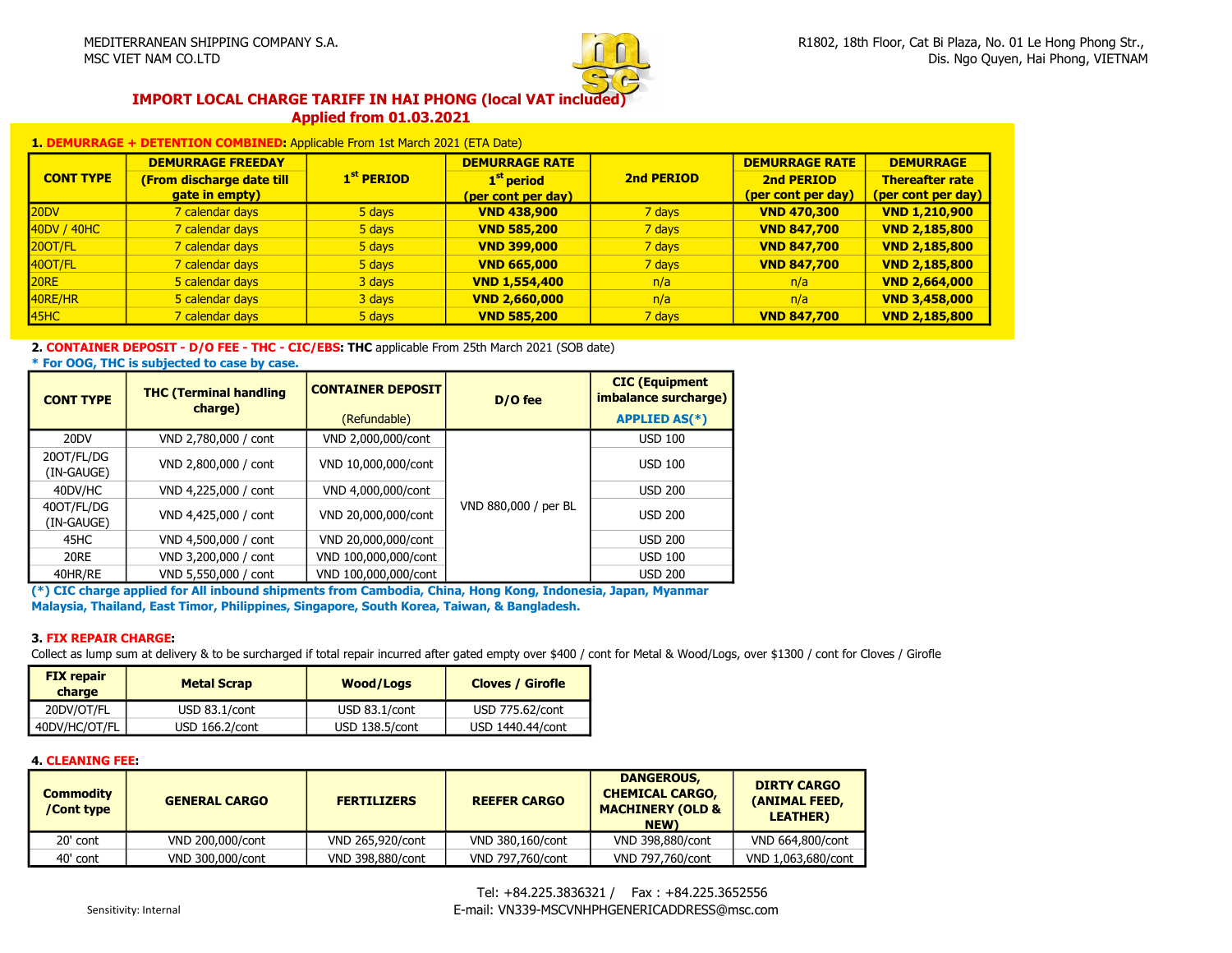# *MSC VIETNAM IN* SOUTHERN AREA

# **IMPORT LOCAL CHARGES**

*(All charges are inclusive VAT)*

## ➢ **D/O FEE:** 880,000 VND/SET

## ➢ **THC:**Applicable from 25th March 2021 (SOB)

| <b>CONTAINER TYPE</b>  | <b>RATE</b>   |
|------------------------|---------------|
| 20' DV                 | VND 2,780,000 |
| 20' DV (IMO)           | VND 2,800,000 |
| 40' DV / HC            | VND 4,225,000 |
| 40' DV / HC (IMO)      | VND 4,425,000 |
| 45' HC                 | VND 4,500,000 |
| 20' REEFER             | VND 3,200,000 |
| 40' REEFER             | VND 5,550,000 |
| 20' OT / FL (IN-GAUGE) | VND 2,800,000 |
| 40' OT / FL (IN-GAUGE) | VND 4,425,000 |

*\* For OOG, THC is subjected to case by case.*

#### ➢ **CLEANING FEE:** Applicable from 17th March 2021 (ETA)

| <b>COMMODITY</b>                                    | <b>RATE 20'</b> | <b>RATE 40'</b> |
|-----------------------------------------------------|-----------------|-----------------|
| <b>GENERAL CARGO</b>                                | VND 200,000     | VND 300,000     |
| <b>FERTILIZERS</b>                                  | VND 265,920     | VND 398,880     |
| <b>REEFER CARGO</b>                                 | VND 380,160     | VND 797,760     |
| DANGEROUS, CHEMICAL CARGO,<br>MACHINERY (OLD & NEW) | VND 398,880     | VND 797,760     |
| <b>DIRTY CARGO</b><br>(ANIMAL FEED, LEATHER)        | VND 664,800     | VND 1,063,680   |

## ➢ **EBS (EQUIPMENT IMBALANCE SURCHARGE)**

| <b>POL</b>        | <b>POD</b>                                    | <b>CONTAINER TYPES</b> |                 |  |
|-------------------|-----------------------------------------------|------------------------|-----------------|--|
|                   |                                               | <b>RATE 20'</b>        | <b>RATE 40'</b> |  |
|                   | VUNG TAU, HO CHI MINH<br>*(EXCEPT FROM JAPAN) | <b>USD 50</b>          | <b>USD 100</b>  |  |
| <b>INTRA ASIA</b> | DA NANG                                       | <b>USD 25</b>          | <b>USD 50</b>   |  |
|                   | <b>HAI PHONG</b>                              | <b>USD 100</b>         | <b>USD 200</b>  |  |

*\* EBS will not be collected for shipments from Japan to Vung Tau and Ho Chi Minh.*

## ➢ **OTHER CHARGES**

| <b>APPLIED FOR SPECIAL COMMODITIES</b> | <b>POD</b>         | <b>RATE 20'</b> | <b>RATE 40'</b> |
|----------------------------------------|--------------------|-----------------|-----------------|
| METAL SCRAP / LUMBER REPAIR LUMPSUM    | VUNG TAU /         | VND 1,800,000   | VND 3,600,000   |
| CLOVES / GIROFLES REPAIR LUMPSUM       | <b>HO CHI MINH</b> | <b>USD 700</b>  | USD 1,300       |
| LUMBER REPAIR LUMPSUM                  | QUI NHON           |                 | VND 1,200,000   |

*MSC VIETNAM COMPANY LIMITED msc.com*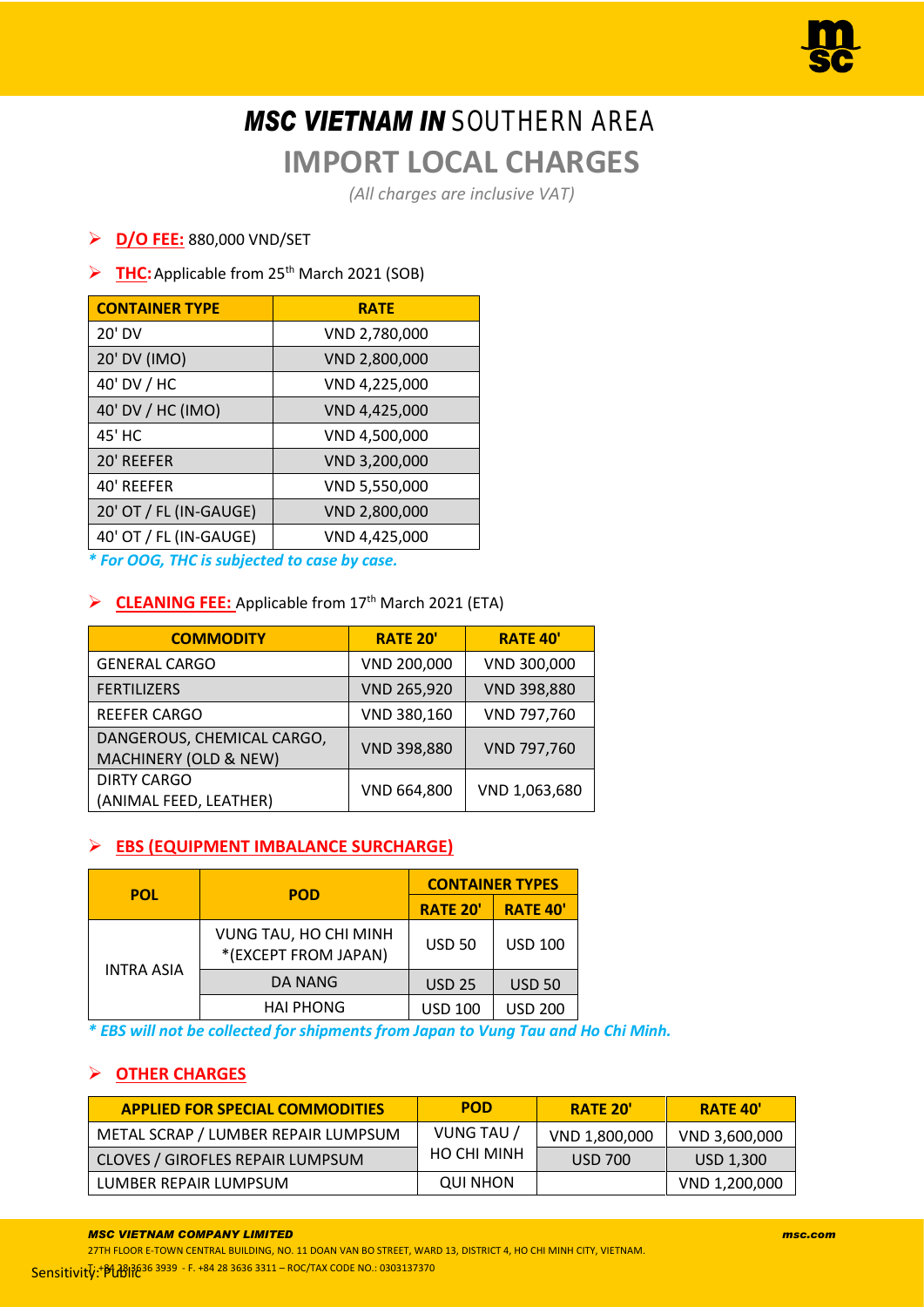

- ➢ **BILL PRINTED IN VIETNAM:** 880,000 VND/SET
- ➢ **CONTAINER DEPOSIT:** *ROE = 20,000 VND/USD*

| <b>CONTAINER TYPES</b>  | <b>CHARGES</b>   |
|-------------------------|------------------|
| 20' DV                  | VND 500,000      |
| 40' DV / HC             | VND 1,000,000    |
| 20' REEFER / OT / FL    | <b>USD 500</b>   |
| 40' REEFER / OT / FL    | USD 1,000        |
| 20' DV T/S CAMBODIA     | USD 2,000        |
| 40' DV T/S CAMBODIA     | USD 3,000        |
| 20' REEFER T/S CAMBODIA | USD 3,000        |
| 40' REEFER T/S CAMBODIA | <b>USD 5,000</b> |

#### ➢ **IMPORT LATE PAYMENT** Applicable from 01ST Oct 2021 (ETA)

| <b>FREETIME</b> | FROM 9th TO 15th DAY<br><b>RATE/BL</b>                                                  | <b>THEREAFTER</b>                                       |  |  |  |
|-----------------|-----------------------------------------------------------------------------------------|---------------------------------------------------------|--|--|--|
| 8 calendar days | VND 750,000                                                                             | adding 1% x outstanding charges (min total VND 950,000) |  |  |  |
|                 | 发生性 计可能性 医无心病 医血管 医血清性血清 化二氯基乙基基 医血管中心 医眼镜 机电子 医血管切除术 计二进制 医血管切除术 医血管切除术 计数据 医血管切除术 医心室 |                                                         |  |  |  |

*\*The date payment received in MSC's account will be considered as payment date, not the date on the payment order.*

#### **DEMURRAGE + DETENTION COMBINED** Applicable From 01<sup>st</sup> March 2021 (ETA Date)

| <b>CONTAINER</b><br><b>TYPES</b> | <b>FREE TIME</b> | <b>TIER 1</b><br><b>PERIOD</b> | <b>TIER 1</b><br><b>RATE/DAY</b> | <b>TIER 2</b><br><b>PERIOD</b> | <b>TIER 2</b><br><b>RATE/DAY</b> | <b>THEREAFTER</b><br><b>RATE/DAY</b> |
|----------------------------------|------------------|--------------------------------|----------------------------------|--------------------------------|----------------------------------|--------------------------------------|
| <b>20' DV</b>                    | 7 calendar days  | 5 days                         | <b>VND 438,900</b>               | 7 days                         | <b>VND 470,300</b>               | <b>VND 1,210,900</b>                 |
| 40' DV / HC                      | 7 calendar days  | 5 days                         | <b>VND 585,200</b>               | 7 days                         | <b>VND 847,700</b>               | VND 2,185,800                        |
| <b>45' HC</b>                    | 7 calendar days  | 5 days                         | <b>VND 585,200</b>               | 7 days                         | <b>VND 847,700</b>               | <b>VND 2,185,800</b>                 |
| 20' OT / FL                      | 7 calendar days  | 5 days                         | <b>VND 399,000</b>               | 7 days                         | <b>VND 847,700</b>               | VND 2,185,800                        |
| 40' OT / FL                      | 7 calendar days  | 5 days                         | <b>VND 665,000</b>               | 7 days                         | <b>VND 847,700</b>               | <b>VND 2,185,800</b>                 |
| 20' REEFER                       | 5 calendar days  | 3 days                         | VND 1,554,400                    |                                |                                  | VND 2,664,000                        |
| 40' REEFER                       | 5 calendar days  | 3 days                         | <b>VND 2,660,000</b>             |                                |                                  | <b>VND 3,458,000</b>                 |

*\* Tiered tariffs will be counted after standard free days.*

#### ➢ **STORAGE**

#### ▪ **HO CHI MINH (SPITC & CATLAI GIANGNAM)**

| <b>CONTAINER TYPES</b>                          | <b>FREE TIME</b> | <b>THEREAFTER RATE/DAY</b> |
|-------------------------------------------------|------------------|----------------------------|
| 20' DV / REEFER / OT / FL (IN-GAUGE)            | 6 calendar days  | <b>USD 2.22</b>            |
| 40' DV / HC / REEFER / OT / FL (IN-GAUGE) / 45' | 6 calendar days  | <b>USD 3.32</b>            |
| 20'DG / 00G                                     | 3 calendar days  | <b>USD 5.20</b>            |
| 40'DG / 00G                                     | 3 calendar days  | <b>USD 8.00</b>            |

*\*For ICD PHUOC LONG, TANAMEXCO, TRANSIMEX, BINH DUONG & CAN THO; storage is directly collected by ICDs.*